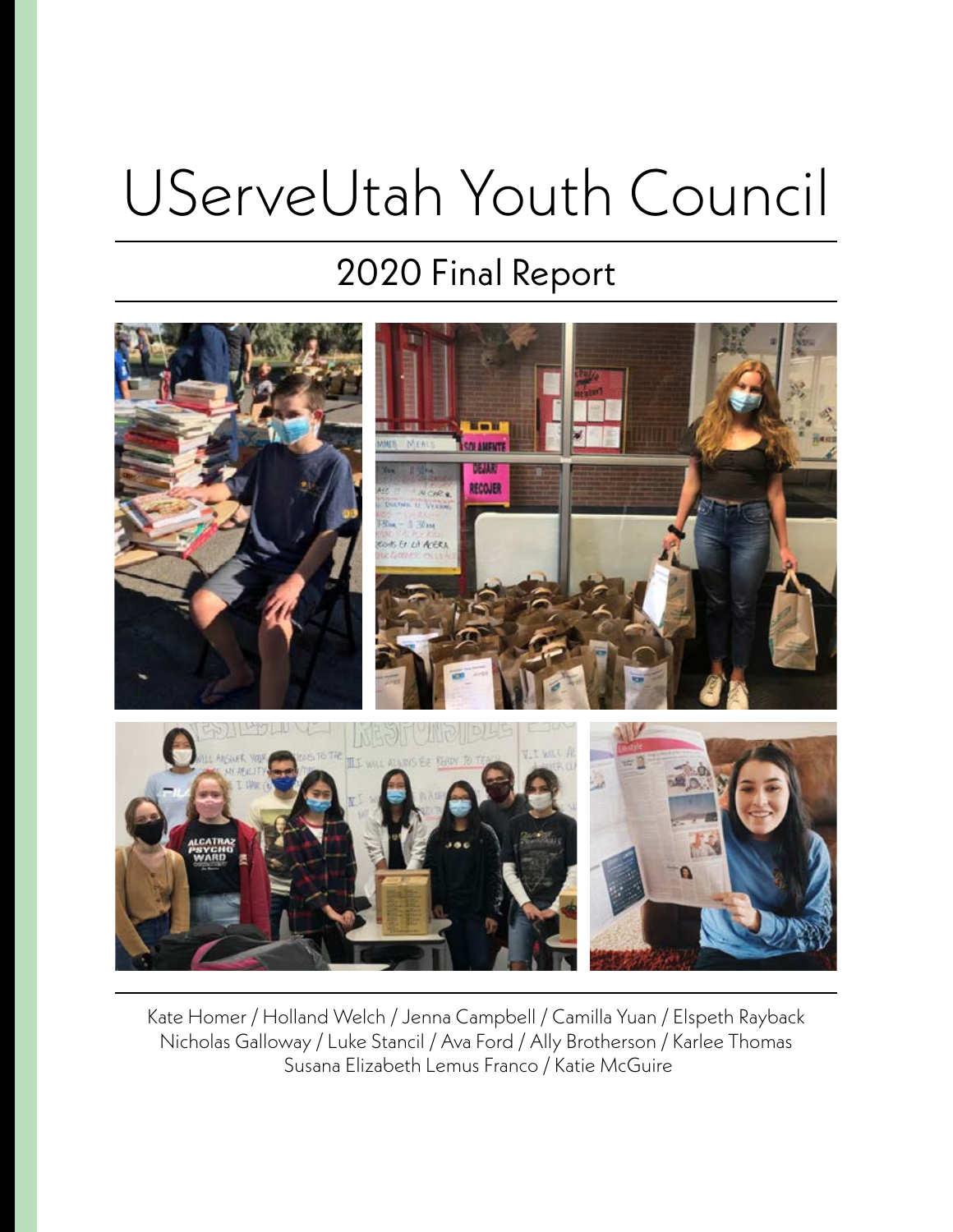### CONTENTS

| Susana Elizabeth Lemus Franco  17 |  |
|-----------------------------------|--|
|                                   |  |

The UServeUtah Youth Council is a youth-driven advisory board comprised of several passionate and driven youth ages 16-22 from across the State of Utah. This final report contains some of their detailed individual project reflections. Each Youth Council member has put in significant work over the past year to improve their communities, and UServeUtah thanks them for their service and looks forward to their continued leadership and engagement in the community.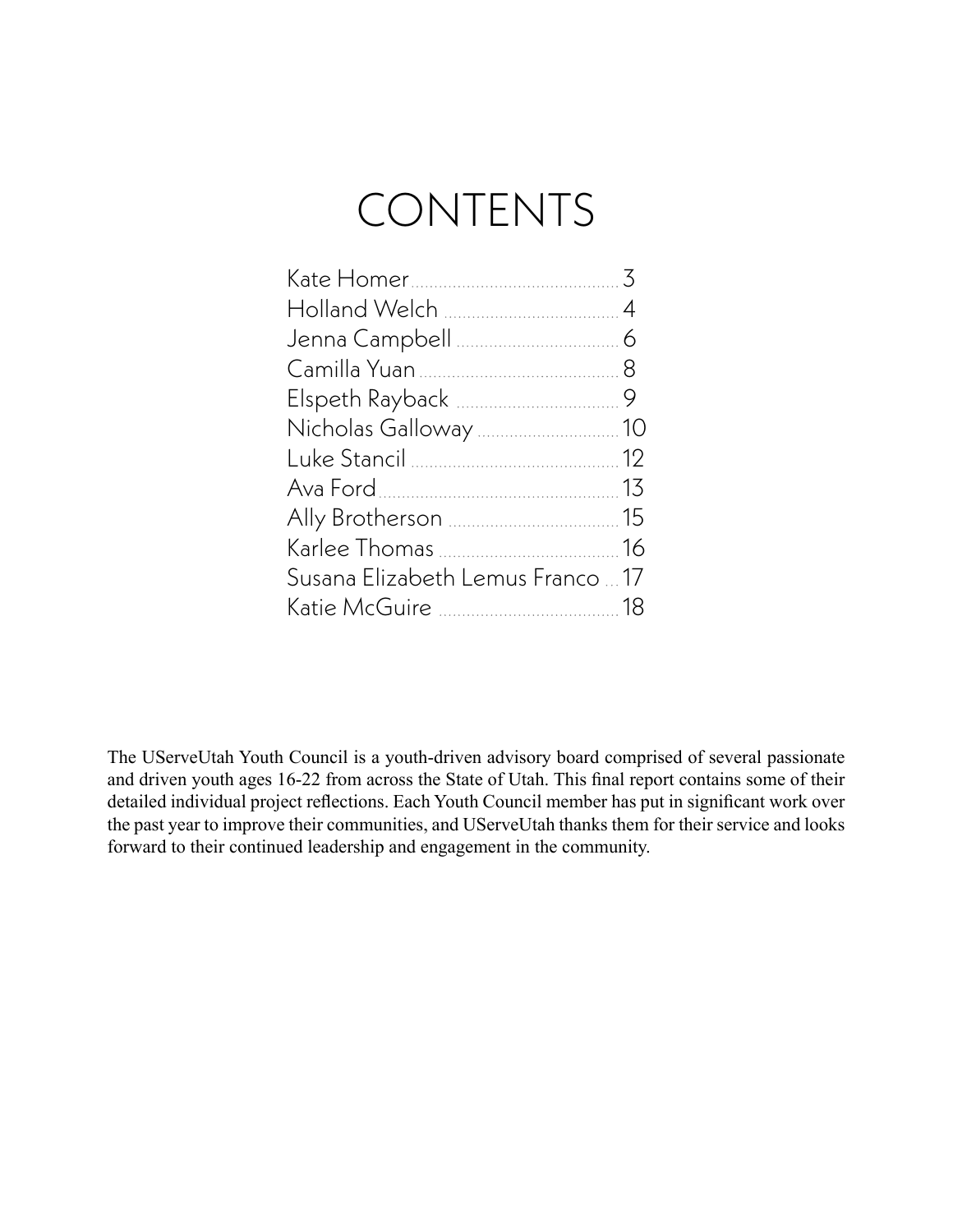<span id="page-2-0"></span>

Kate Homer Brigham Young University Utah County

I noticed that a lot of environmental problems were caused by people just throwing old clothes away. These clothes would just end up in landfills for thousands of years. Making new clothing has an environmental toll as well and so my project was to address that need as well as other needs that related. Clothing that was being thrown out could be donated to people in need or recycled to help support the environment, as well as clothes could also be sold to second hand shops and the money could be donated to charities. While I was working on this project the pandemic occurred so I decided to extend my project to recycle fabric into masks.

Age: 18

There were several roles that volunteers had during my project. The first was a promoter, these people would post flyers around on social media and encourage others to do the same. The other was a collector, this was someone who had a collection box at their house. Then there was a sorter, who helped sort the clothing after it was collected. I also had someone design the flyers, and help me drop off donations and such. Volunteers held multiple roles.

**Project Dates: 7/10/20 – 8/15/20 Number of Volunteers: 10 Number of Volunteer age 25 and under: 8 Total Volunteer Hours: 21**

Clothing was donated and diverted from landfills for those in need. I was able to donate clothing to Big Brothers Big Sisters of Utah, my local homeless shelter, as well as thrift stores around my community. My project also helped deal with current needs due to the pandemic. The project was able to supply fabric for masks to help support needs due to COVID-19, by donating used fabric to Stitching Hearts Worldwide. This project ultimately helped the environment by reusing and recycling used textiles so they don't end up as textile waste in landfills.



Due to the pandemic, I feel as though a lot of my volunteers were looking for something so they could give back to the community. Through my project, they were able to help contribute to COVID relief and their community. It was important to them to find a way to help when the world was in need and they couldn't personally do much about it.

I did not do a formal volunteer feedback survey, but I talked to people who volunteered for my project and they felt good about volunteering. They also said they would want to have more opportunities like this to serve.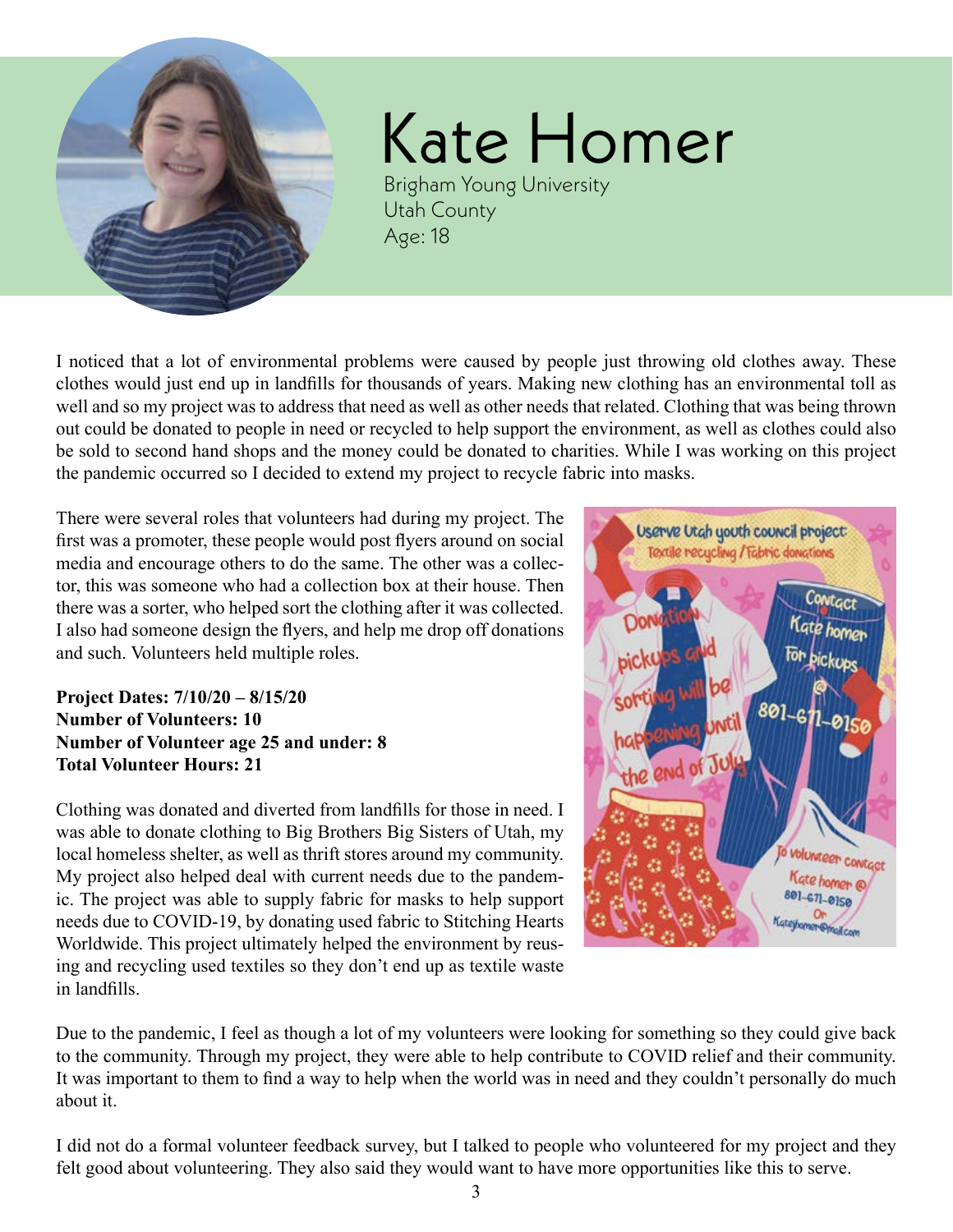<span id="page-3-0"></span>

## Holland Welch

Utah County Academy of Science Utah County Age: 16

This project was selected due to its availability and because it fulfilled a community need. The community need was for a local children's library in Vineyard, Utah. Vineyard is an extremely new and developing community, which is why there are no local libraries in the city. The mayor of Vineyard contacted the Vineyard City Youth Council to set up a children's library from many donated books. The steps my volunteers and I have taken to set up the library thus far are sorting adult books from children's books, sorting both adult and children's books into genre categories, holding a book sale for the adult books, cleaning the space the books are held, and cataloging the children books into a chosen software. The steps we have to complete before March are taping barcodes into the books, cleaning the space, finishing assembling furniture, and scheduling volunteer librarians (city youth council members). There will be over four thousand books in the library.

**Project Date: 8/01/2020 – present.** The anticipated opening of the library is the first week of March, 2021. **Number of Volunteers: 41 Number of Volunteer age 25 and under: 23 Total Volunteer Hours: 435**



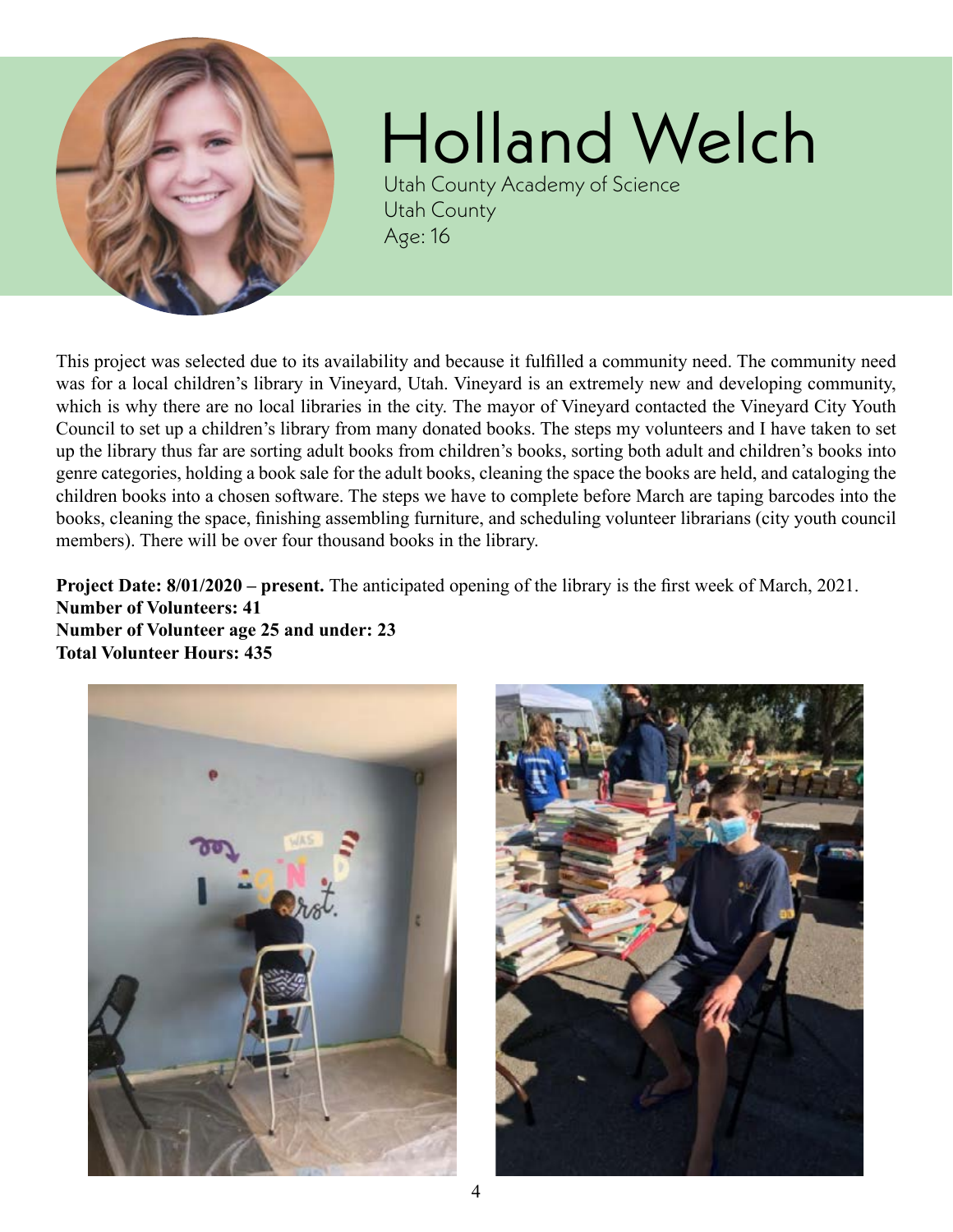

The volunteers were used to sort the books, set up a book sale, paint a mural, clean the space, transport the books, and catalog the books into chosen software. Youth volunteers participated in all of these steps. Older volunteers primarily worked to sort and catalog the books.

While the project is not finished, it will soon fulfill the need for a local children's library. Since over half of Vineyard's inhabitants are twelve and younger, the library will help to foster young minds. It will be within walking distance from a sizable portion of Vineyard households, which improves its accessibility.

The Vineyard City Youth Council, which were my youth volunteers, has now begun to deeply impact the community. Prior to this project, the youth council was not involved in any major service projects. The council would only help in city-run events, such as the annual Easter egg hunt and 5K. However, being involved in my project has forced them to show initiative, problem-solving skills, patience, and diligence. Additionally, the library has inspired them to continue handling service projects and to further aid Vineyard in more impactful ways.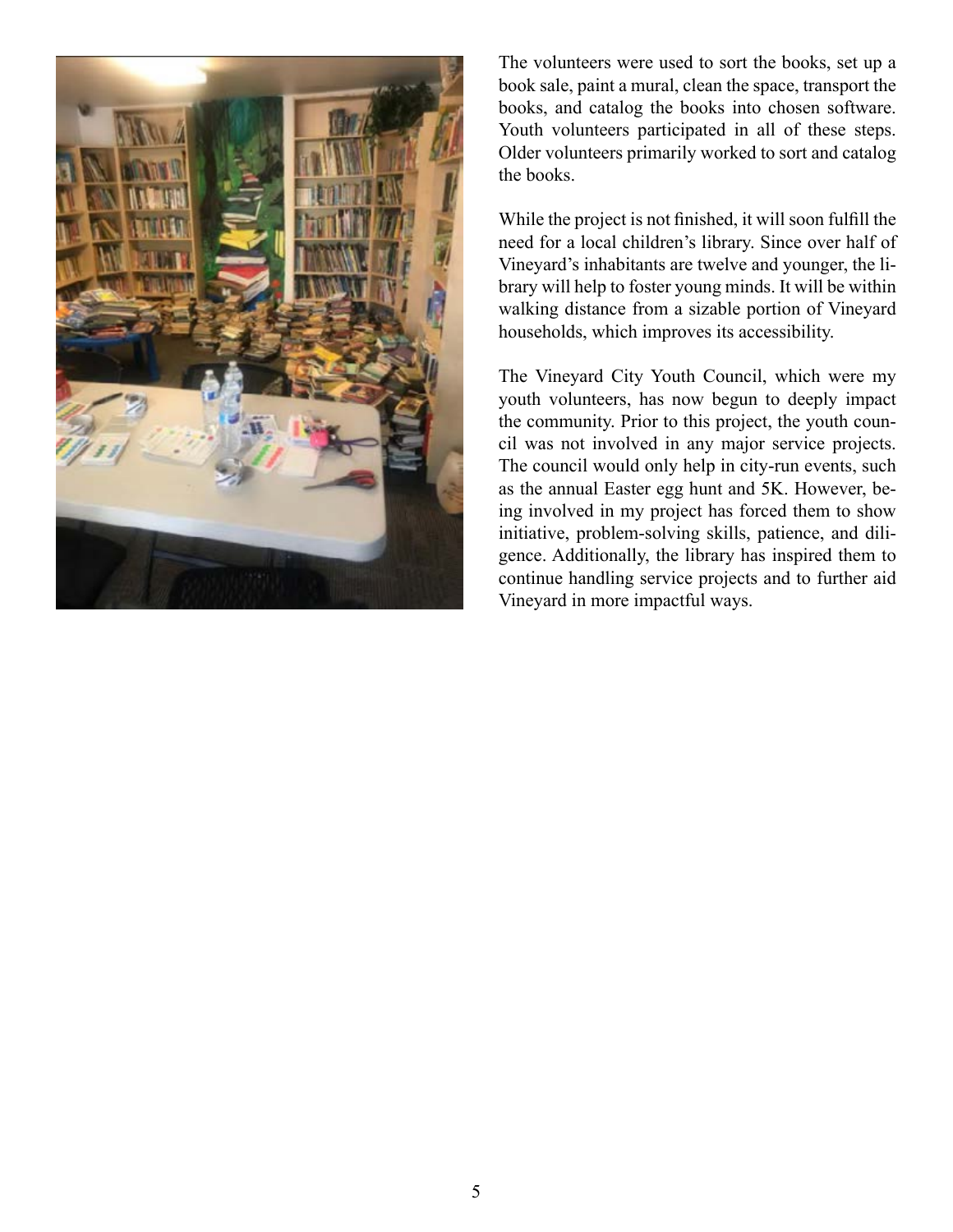<span id="page-5-0"></span>

# Jenna Campbell

Ridgeline High School Cache County Age: 17

With the onset of the COVID-19 pandemic this spring, one of the most impacted groups have been the older generations, especially in assisted living centers and other facilities. Because the residents at these facilities tend to be very high risk, visitors have been restricted. This has led to extreme loneliness in many residents. For my project, I wanted to bring generations together while helping to alleviate this need. Teenagers have also struggled with the pandemic, and by connecting with senior citizens, we can help each other during this difficult year. My project involved finding creative ways to serve the residents at our local assisted living center. It was often difficult because of the precautions put in place for the safety of the residents, but despite these challenges, we were able to sing.

**Project Date 12/16/2020 Number of Volunteers: 12 Number of Volunteer age 25 and under: 11 Total Volunteer Hours: 32**

The majority of the volunteers in my project sacrificed an hour out of an extremely busy week to meet at the local assisted living to sing carols to the residents there. My volunteers mainly consisted of seniors from Ridgeline High School, including members of the chamber choir and student council. I also connected with a senior at my high school that worked at the facility, and she generously offered to help me connect with the director of the center and aided me in organizing the project.

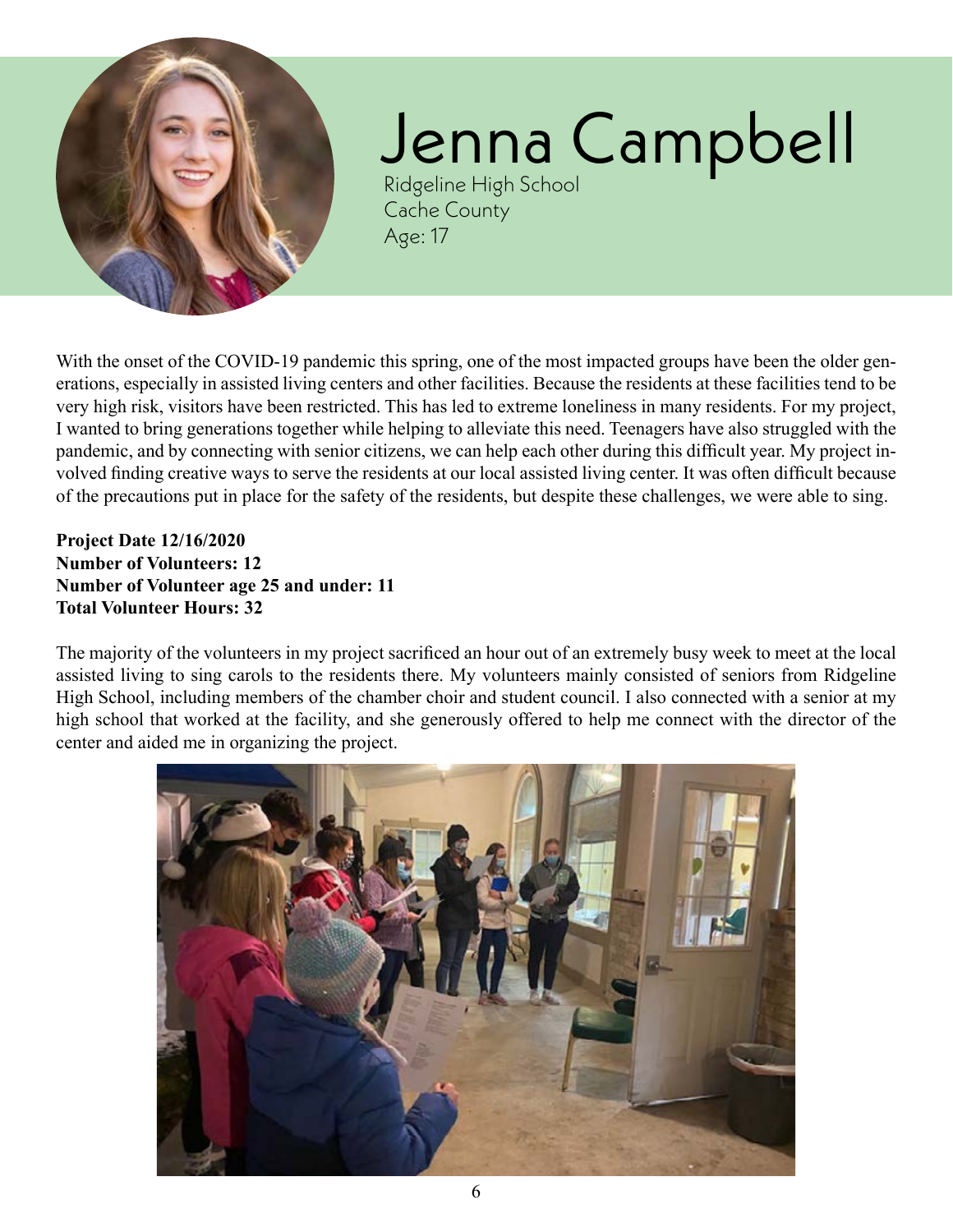After the project, I heard from multiple sources how thrilled the residents were to have a group of youth singing to them. Normally, they have carolers nearly every day during the Christmas season, but due to the current circumstances and the precautions for their safety, we were one of the only caroling groups this year. During the hour we spent singing to various groups in the facility, their smiles were contagious as they were ecstatic to be able to see and listen to us, even if it was from a distance. Our efforts to spread some Christmas cheer during this challenging holiday season boosted the spirits of the residents, who haven't been able to see many people outside of other residents and the employees of the facility for months.

This year has been difficult for many people, and teenagers are no exception. Many of the volunteers in this project are currently high school seniors and our long-anticipated senior year has been impacted in many unimaginable ways. Many students have struggled as school dances, activities, sports, and student life have been cancelled or drastically changed. It was extremely beneficial for the youth to serve the residents of our local assisted living center, as it gave them an opportunity to look outside of themselves and providing a way for generations to help each other through this unique holiday season. All volunteers enjoyed the project immensely and many have since reached out to me with a request to come back more often, even if we need to continue to stand outside of the doors to visit with the residents.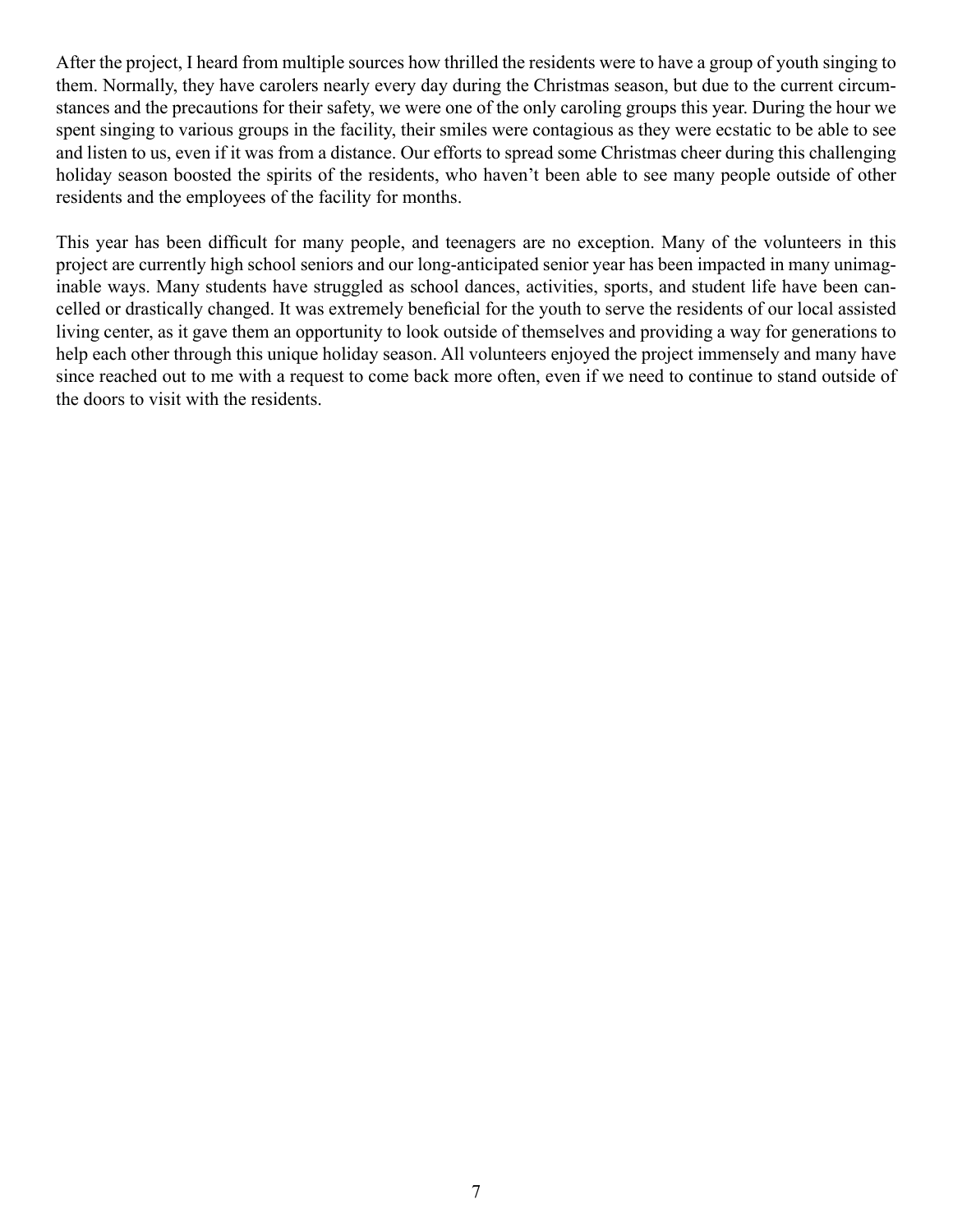<span id="page-7-0"></span>

## Camilla Yuan

Logan High School Cache County Age: 16

Our goal was to donate masks and hand sanitizer to the community, for those in need of masks and hand sanitizer in rise of the COVID-19 pandemic. We were able to acquire the money by applying for a grant from CAST-USA. Using the 800-dollar grant, we bought boxes of hand sanitizer and masks from the Ocean Mart in Roy, Utah. Luckily, after hearing what we were doing, they donated an extra 200 dollars' worth of masks. After this, we contacted the Cache Valley Family Place as well as the Logan Food Pantry and Logan Refugee Center to donate these necessities.

**Project Dates: 8/17/20-9/5/20 Number of Volunteers: 11 Number of Volunteers age 25 and under: 10 Total Volunteer Hours: 40**

We had 11 volunteers in total. The majority of moved boxes of hand sanitizer and masks from the school, to the car, then to the Family Place as well as the Logan Food Pantry and the Logan Refugee Center. Along with that, my mother took pictures of us as we were delivering these hand sanitizer and masks.

We were able to drop off around 1000 dollars' worth of masks to those in need of supplies amidst the pandemic. By donating it to the Cache Valley Family Place as well as the Logan Food Pantry, we were able to help our community and workers have the safety resources they need to prevent the spread of COVID.

I hope that other volunteers felt like they were able to help the community in some way. A feeling of happiness and good, knowing that they were able to help our city is what I hope they felt. Along with that, I felt that our communication definitely improved. Talking to certified officials and each other helped our communication grow.



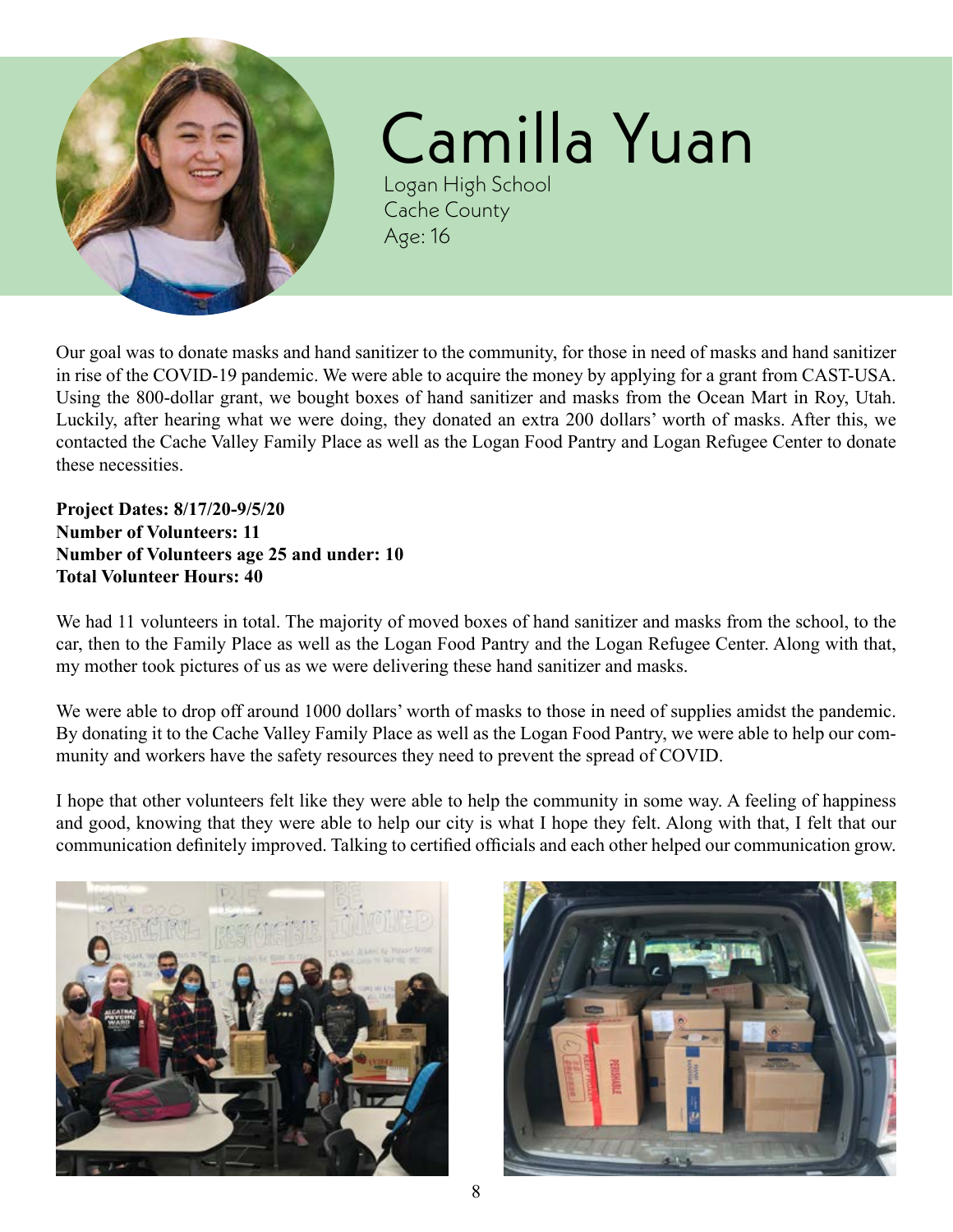<span id="page-8-0"></span>

# Elspeth Rayback

Brighton High School Salt Lake County Age: 17

This school year has been very difficult for everyone with its constant changes. Our teachers have been working so hard to make this year work out for everyone at my school, both those who have chosen to stay online and those who are attending in-person. Teachers don't often get thanked, and I wanted them to know how much we appreciate their hard work for us, especially during these unprecedented times.

### **Project Dates: 12/12/2020-12/17/2020 Number of Volunteers: 15 Number of Volunteers age 25 and under: 12 Total Volunteer Hours: 22**

Because it wasn't safe to get together, I asked students to email or text me a nice message they had for a teacher. I then printed off this message and glued in a card. Some students chose to write to more than one teacher, others only wrote to one. This project simply helped remind our teachers how important they are and how much we appreciate their hard work. I hope they all felt a little bit of love.

I think this little project reminded people that there are a lot of people struggling right now. Of course, our medical professionals on the front lines deserve some love, and those who are suffering from loss of family members and so on. But even your neighbor down the street could use a note of encouragement. You don't have to do some giant act of service to change the world. Even the tiniest spark can light up one person's life, and that is enough.

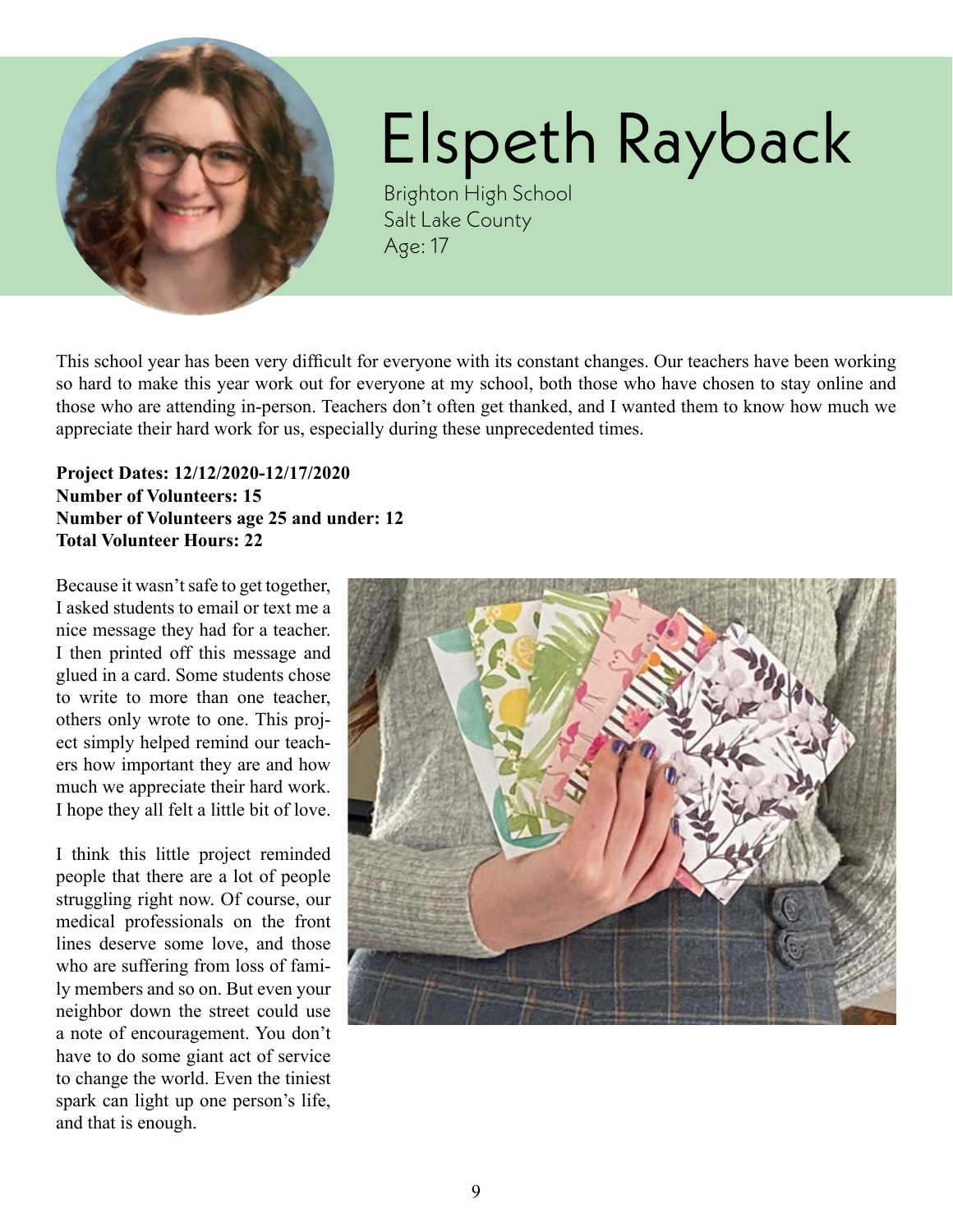<span id="page-9-0"></span>

# Nicholas Galloway

Salt Lake Community College / University of Utah Salt Lake County Age: 22

#### **Learning outcomes:**

- 1. Students will develop civic literacy and capacity to become community engaged learners who act in mutually beneficial ways with their communities
- 2. Students will be directed to on campus and community resources that will support their basic needs and foster success at the institution.
- 3. Students cultivate a sense of belonging through interpersonal connection with other students, faculty and staff through community-based experiences and approaches. The PACE (Partnership for Accessing College Education) program at Salt Lake Community College has incorporated community engagement in their program. By working with the Thayne Center for Service and Learning, I began working to give an introductory in civic engagement. With this project, students will be introduced to 3 community organizations, and see the impact that they can make.

### **Project Dates: 11/5/2020-11/06/2020 Number of Volunteers: 25 Number of Volunteers age 25 and under: 20 Total Volunteer Hours: 350**

What was originally planned as an in-person event, had to be formatted to online due to the pandemic. Due to the sudden changes the original projects with Best Friends Animal Society (outdoor cat shelters), and The Road Home (hygiene kits) had to be postponed. The first thing that we had the students do was familiarize themselves with the concept of reciprocity led by Rebecca Van Maren (Thayne Center, SLCC). This was a good introduction to our first speaker, Stephanie Rokich, (United Way Salt Lake). They had presented



on some of their programs such as collective impact, and gave these students an idea of what a nonprofit organization does. The students were then put into groups to begin brainstorming an advocacy project. This was a project where the students could choose an issue area / topic that was important to them, and come up with an action plan on how they could spread awareness (Led by Sam Collins & Deeqa Hamid, PACE Staff). Most of the second day was used to help the students develop their plans. Presentation from Voterize (Hope Zitting-Goeckeritz) on the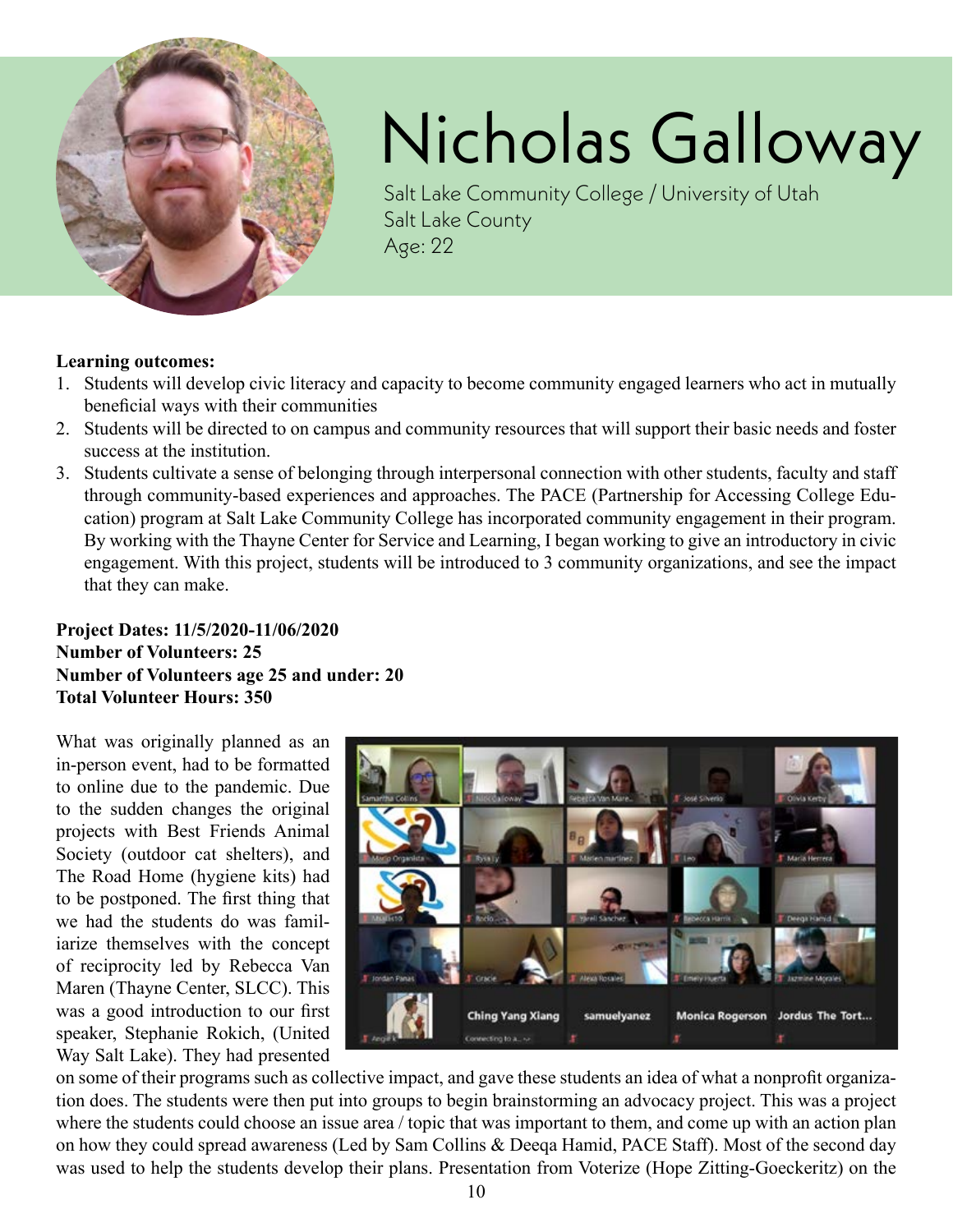importance of community in the democratic process. Presentation from Volunteers of America We had then led the discussion towards Stanford's Pathways of Public Service and Civic Engagement. Once the students had taken the assesment, Sam Collins led a discussion on how students could utilize this information for future community involvement.

#### **Impact:**

The purpose was to expose high school seniors to civic engagement. Throughout the Civic Engagement Camp, we showed multiple different ways for students to be involved. We hope to see this engagement continue as they further their education, and live in their communities. Belonging to civic groups expanded participants' social networks, and makes them more aware of opportunities to be active in their community. Engaging in civic groups can also help develop a sense of purpose and develop new skills.

```
Final Reflection (Nick, Deeqa)
```
Project Volunteer Hours: 10 hours per person, around 1 hours outside of the camp (20 students) =  $\sim$ Planning Committee:  $\sim$ 30 hours (Josh, Deeqa) =  $\sim$ PACE Staff:  $\sim$ 10 hours (Mario O., Monica J, Monica R.) =  $\sim$ Speakers: (Thayne Center, United Way, Voterize, Volunteers of America,  $SLCC$ ) = ~5 hours

Community Partners: United Way of Salt Lake - Stephanie Rokich Voterize - Hope Zitting-Goeckeritz Volunteers of America - Savannah Young Thayne Center - Rebecca Van Maren, Samantha Collins Planning Committee: Josh Salas, Deequa Hamid, Samantha Collins, Nicholas Galloway, Monica Gomez Rogerson

PACE Staff / Coordinators: Monica Gomez Rogerson, Mario Organista, Monica Salas Jimenez



You mean... other than you're the future?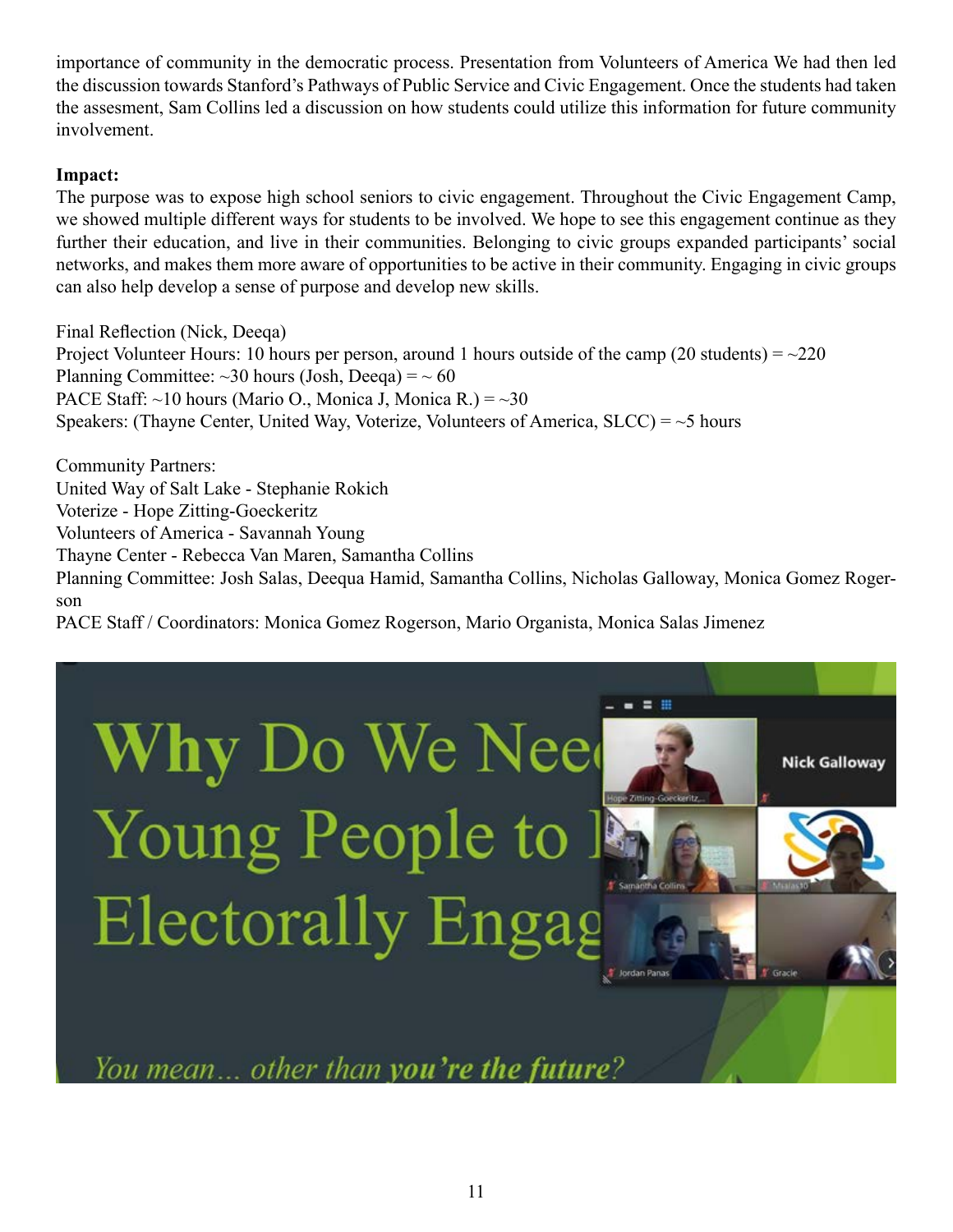<span id="page-11-0"></span>

### Luke Stancil

Maeser Prep / Rice University Utah County Age: 18

Because of COVID-19, my school's prom was cancelled. There is also a huge rift in our country due to race. I decided to throw my school a prom that was acceptable under the guidelines at the time, and use the proceeds to donate to the Innocence Project and the Equal Justice Initiative.

**Project dates: 05/20/20-06/13/20 Number of Volunteers: 11 Number of Volunteers age 25 and under: 6 Total Number Volunteer Hours: 100**

.

Volunteers helped set up and take down at the venue. Also, I was "donated" the venue for the night. Volunteers also helped me distribute tickets and helped ensure we were following COVID-19 guidelines. In addition, volunteers helped me plan the dance and spread the word

We raised around \$100 for our charities, but also we gave a very special and memorable experience to my senior class. I think this project really encouraged the volunteers because the two months before the dance were some of the most depressing in our lives

I got insanely positive feedback. Everyone was simply thrilled afterwards (I keep getting texts about it) that we got to have this experience

A Night At The Castle

A Classic Promenade June 13, 2020

at **Wadley Farms** 

35 E 400 N St, Lindon, UT

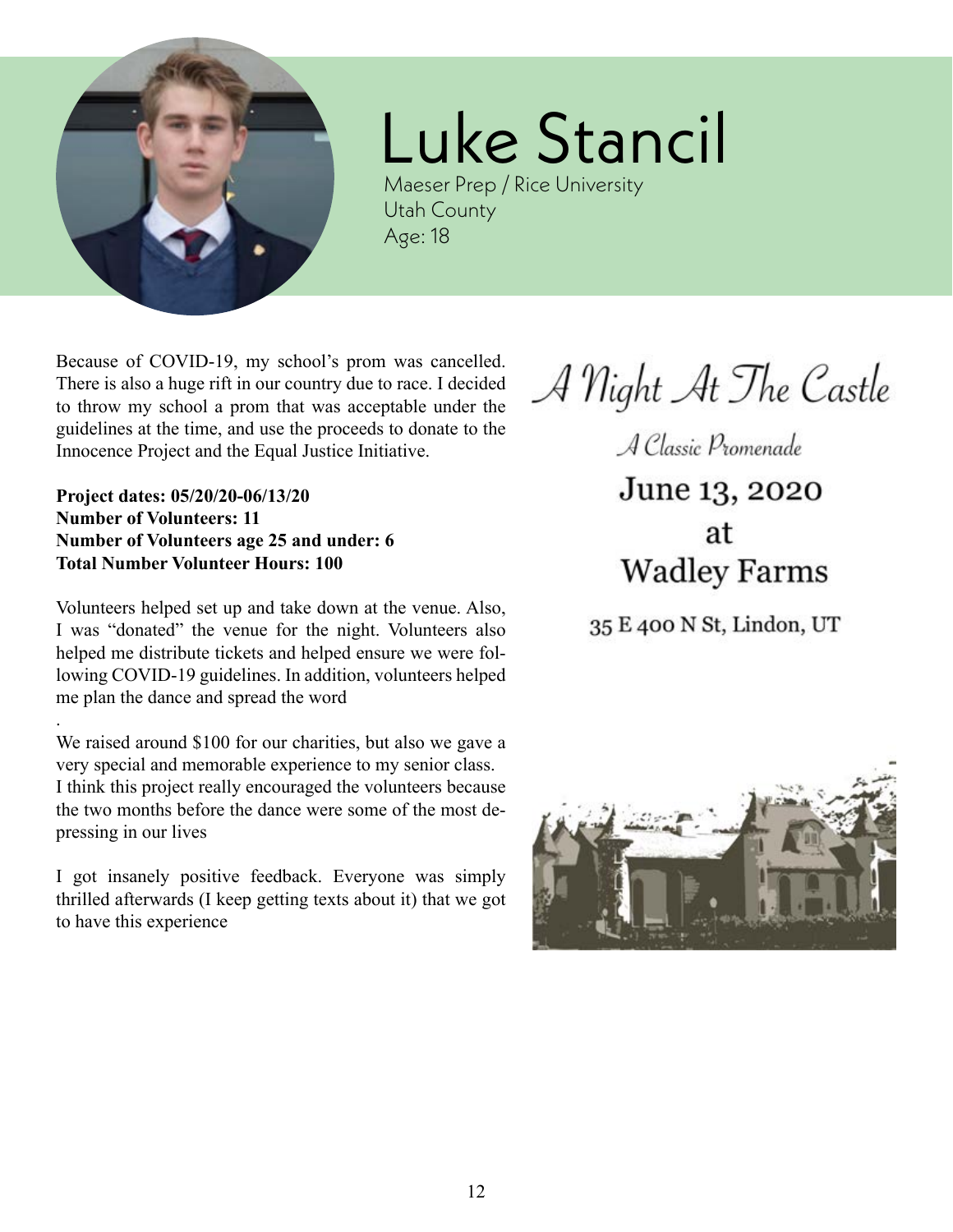<span id="page-12-0"></span>

Ava Ford Park City High School Summit County Age: 17

My original plan was to organize and host a free summer enrichment camp for children whose families were utilizing the summer lunch program at McPolin Elementary School in Park City. However, the COVID-19 pandemic required that plan to change. My alternative idea was to collect items such as toiletries, toys, and masks for these families and create summer care packages.

**Project Dates: 06/08/2020-07/22/2020 Number of Volunteers: 10 Number of Volunteers age 25 and under: 5 Total Volunteer Hours: 46**

I picked up donations from my church congregation (Park City Community Church). I received over 690 donated items! I then asked volunteers from my National Charity League chapter (Summit County) to help with the care packages' assembly. Then, my parents helped me to deliver the packages to McPolin Elementary School. The school had an employee who distributed the care packages to the families when they arrived to pick up their breakfast or lunch.

Many families in the Park City community lack essential items, and that understandably exemplified during a time of economic crisis. I hope that this eased the financial burden for these families, even if only slightly.

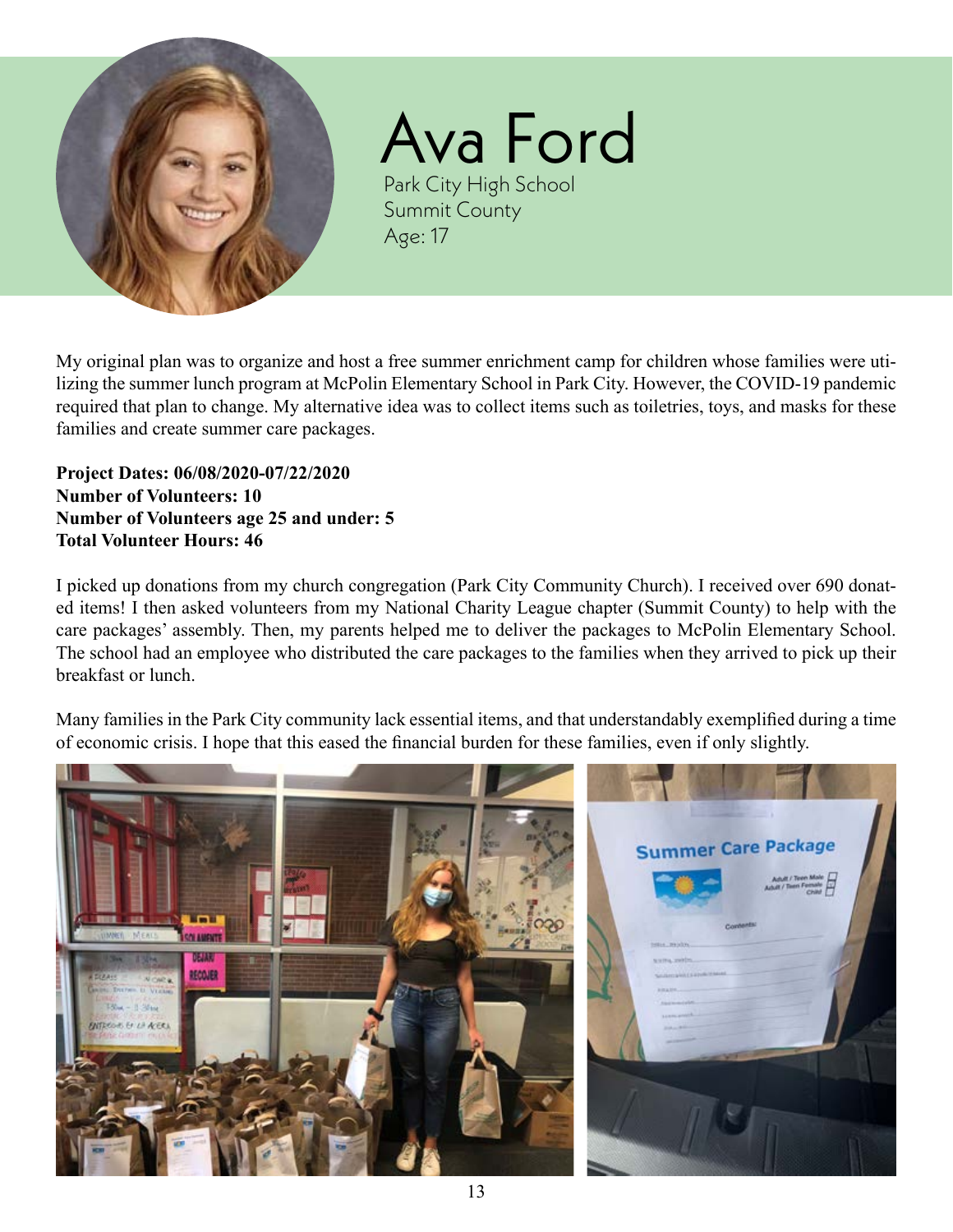

I was able to connect more with my church community, despite the challenge of being quarantined. Additionally, this provided a volunteer opportunity for younger members of my National Charity League chapter who were limited with their hands-on volunteering opportunity during the lockdown.

The employee from McPolin Elementary School and the assistant principal informed me that the recipients of the care packages were extremely appreciative.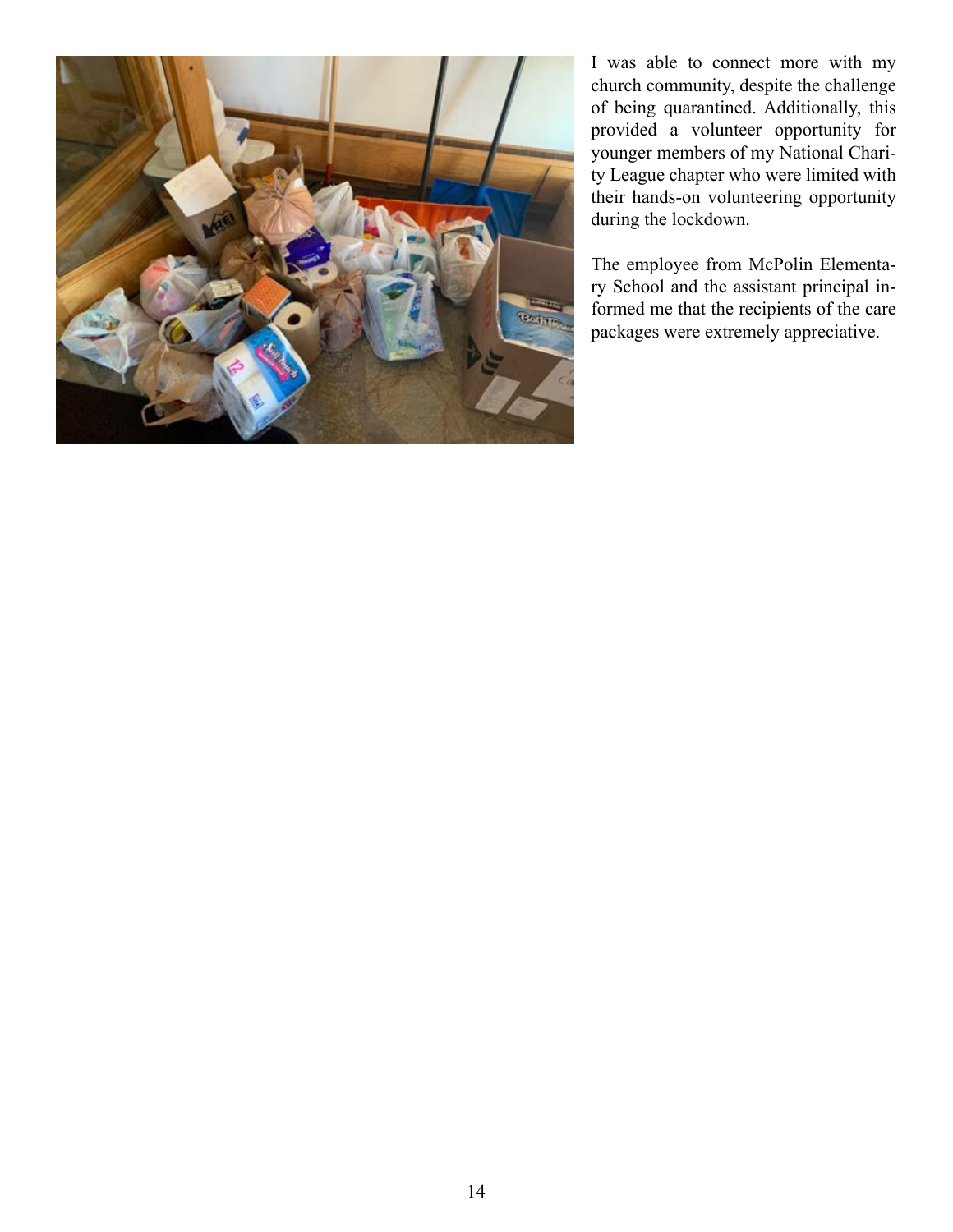<span id="page-14-0"></span>

# Ally Brotherson

Snow College Sanpete County Age: 19

My project was selected to help recognize and increase volunteers. My project is a monthly article called, Give and Grow, where I interview a different volunteer each month to spotlight in our local newspaper. I select people who are currently doing things to help our community and try to get others involved by bringing awareness to organizations that have needs.

**Project Dates: August 2020 – Present Number of Volunteers: 10 Number of Volunteers age 25 and under: 1 Total Volunteer Hours: 40**

Volunteers helped find pictures for my article as well as find information each month to write a informative article. I have helped bring awareness to the current volunteer needs in my county. I have had people stop me and thank me for writing an article that has had an impact on our community. I have hopefully encouraged people to get involved and show the benefits of volunteering.

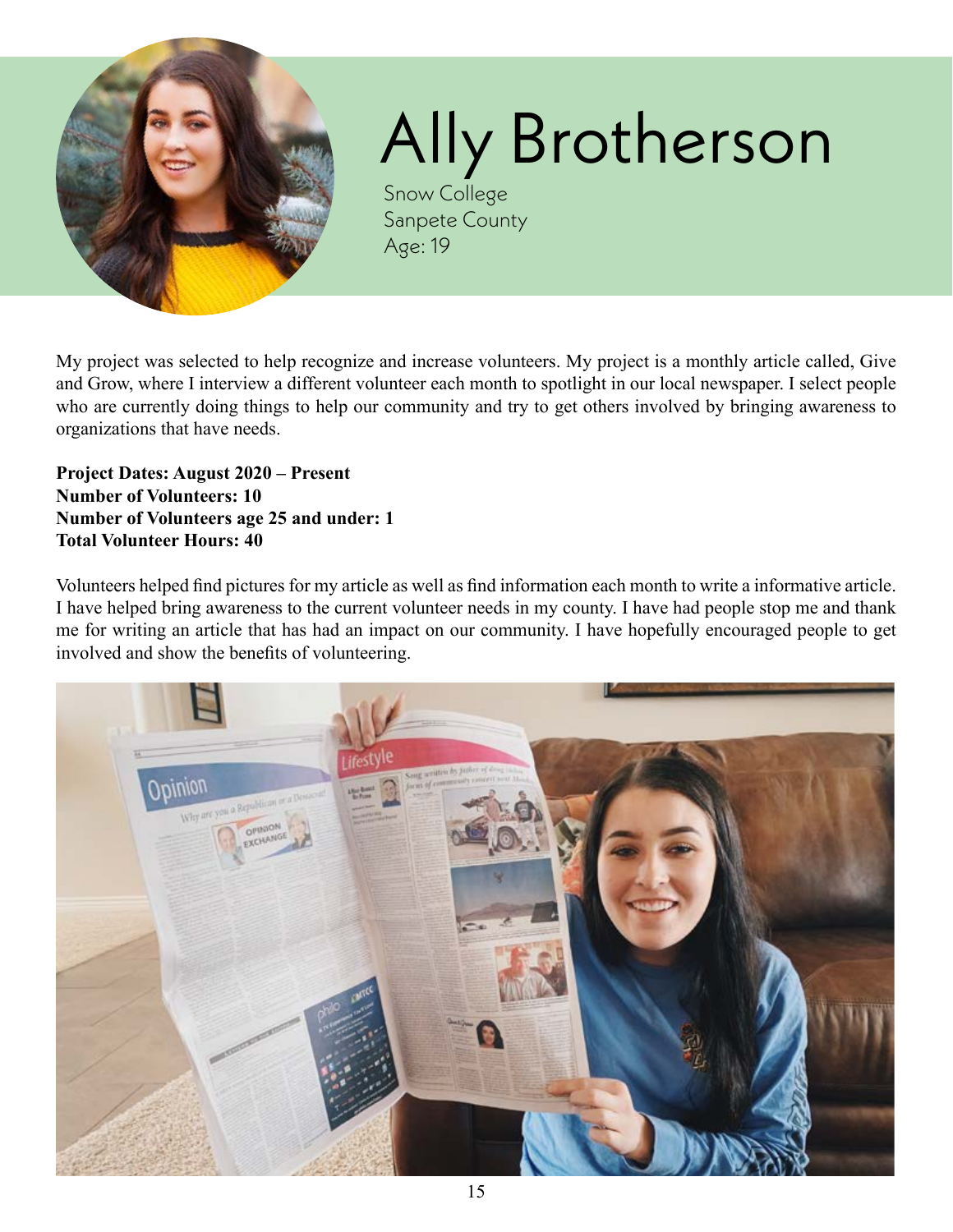<span id="page-15-0"></span>

# Karlee Thomas

Richfield High School Sevier County Age: 17

My project was to compile videos from youth around the community to send to the nursing homes. The elderly in the community had been expressing feelings of loneliness due to their inability to receive visitors, so I wanted to send in some music to bring some happiness. I selected this project because music is a passion of mine and I knew many youth who would be willing to share their talents. Unfortunately, I no longer have the full compilation, so my attachment is only my addition to the compilation.

**Project Dates: Approximately 08/01/2020-09/01/2020 Number of Volunteers: 20 Number of Volunteers age 25 and under: 20 Total Volunteer Hours: 14**

They each submitted a video of themselves performing a musical piece or dance number so be used in a compilation. Many of them learned completely new pieces or dances specifically for this service project. The staff at the nursing home expressed their appreciation for the video, and have asked me to continue making more!

Many of my volunteers expressed the impact of having a reason to practice their talents while there was nowhere else they could perform. They were grateful for the opportunity to share their skills and improve upon them as well!

A couple volunteers thought that this was a wonderful idea and that I did execute it well, and they want to work with me to continue finding youth with talents to share and give them a place to share it while our world is shut down.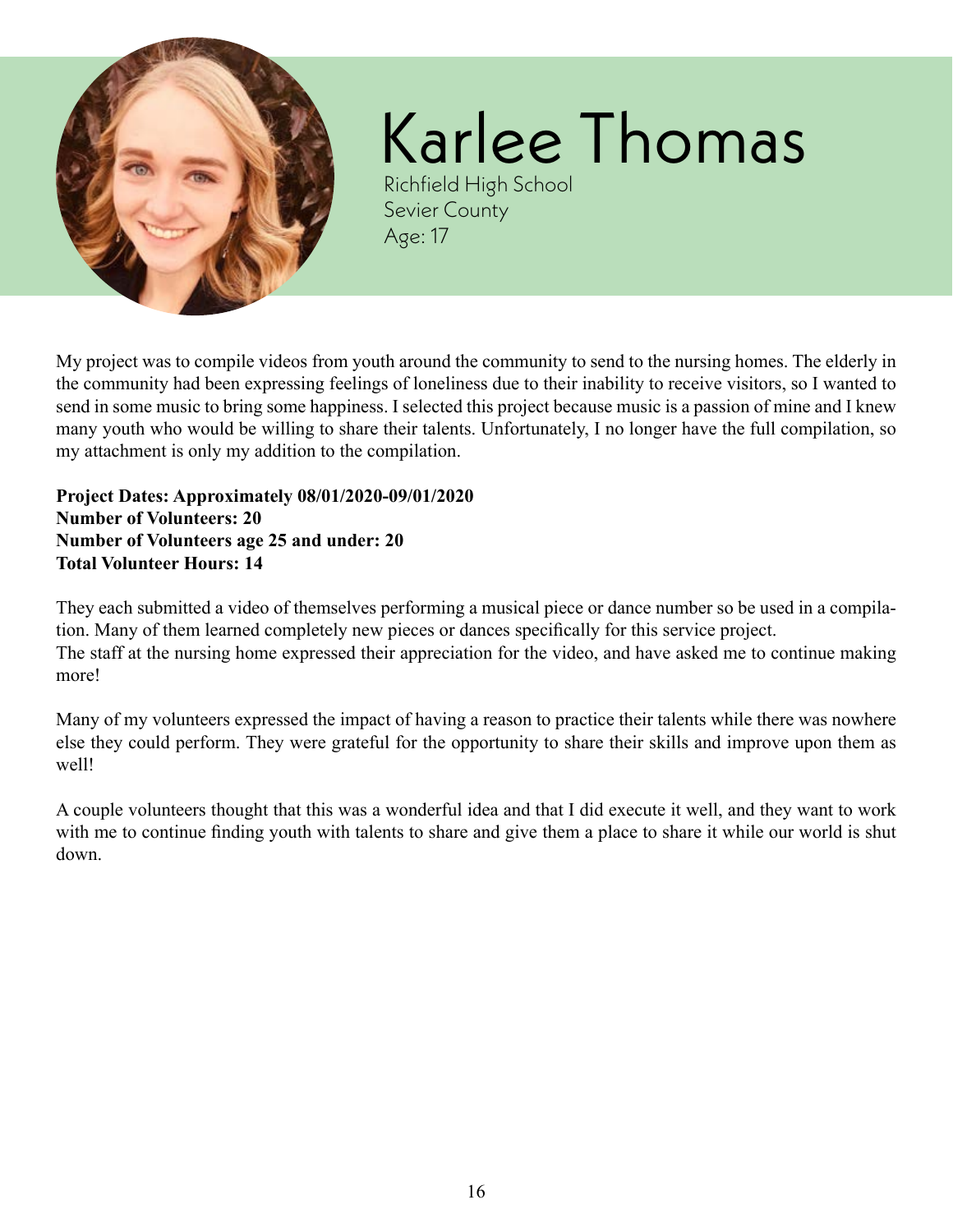<span id="page-16-0"></span>

## Susana Elizabeth Lemus Franco

Kearns High School Salt Lake County Age: 17

I chose to select my project because it was very close to heart. I helped the migrant youth in my local community of Kearns. There are countless students who are academically challenged with the language barrier when they migrate to the United States. Students often face self-esteem and motivation issues. This creates academic and social barriers that can carry into secondary education. I myself went through and continue to grow and learn from the adversity that immigration brings. I contacted and reached out to local elementary schools and middle schools to find youth and families in need of the help. My goal was to help the students and families academically and in any way I could to make moving and adapting process minimally overwhelming. I hoped to help first in the core subjects, and help them branch out to find new opportunities in after school clubs, teams, and events. In addition, the students were asked to teach the parents the same things they were learning through an ESL program that I put together with the family center at my school. This would help the students become comfortable in asking questions, branching out, communicating, and with most of them being first generation students; this would help them start on their path on being the first in their families to learn new information and bring the knowledge into their homes.

#### **Project Dates: 08/26/2020-Present Number of Volunteers: 15 Number of Volunteers age 25 and under: 12 Total Volunteer Hours: 85**

The volunteers and their family would spend time with the created curriculum practicing and would report their academic progress. The curriculum would also help measure the progress. The students played an educator role in their families, older students would also check in with younger ones in their schools to create a sense of leadership and partnership among the students.

The project helped the migrant youth and family adapt to the new society and education that they were facing. There are countless worries and struggles that the families face with the process of immigration, above all, I wished to reassure the families that help was simply a question and call away. This helped the students and family have more peace and assurance they had made the right choice in moving here to find greater opportunities. Many of the volunteers were very discouraged when I first contacted them, many were below proficient in the core subjects and not involved in any extracurricular activities. To this day I continue to help the students and families and intend to continue. At this point in time all the students and families have a more positive outlook at their education and potential. Of the students who are able to join extracurricular programs and clubs. All have chosen to do so.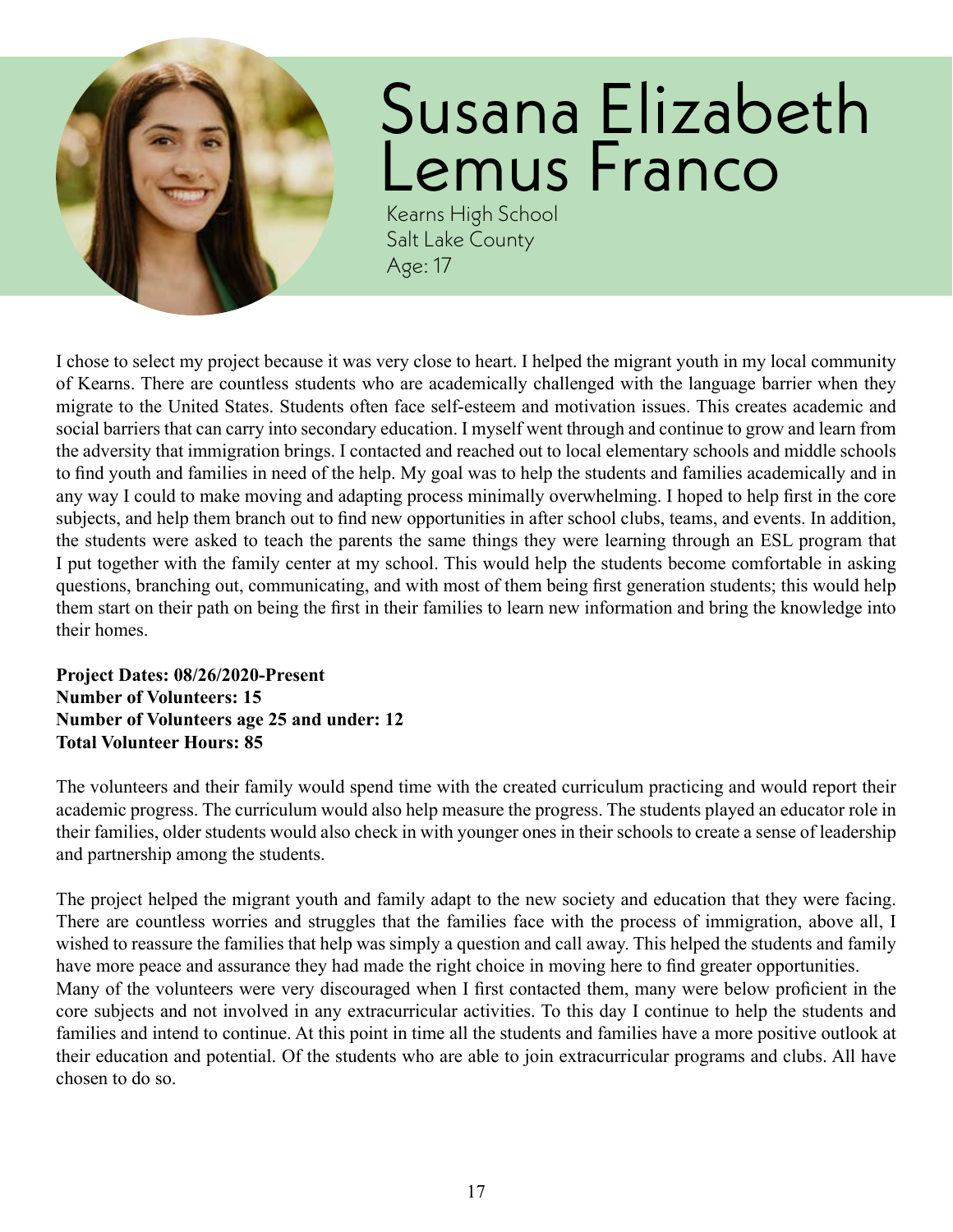<span id="page-17-0"></span>

# Katie McGuire

Park City High School Summit County Age: 17

I was inspired to create the Park City Student Service Award when I attended my sister's graduation from Park City High School and noticed that students were recognized for their academic and sporting achievements, but not for the volunteer work they do. My passion for community service began when I travelled to South Africa and Nicaragua, where I experienced the true meaning of poverty. Since then, I have been devoted to giving my time back into those who are less fortunate. I have been doing volunteer work for the past six years with National Charity League Summit County, Inc. (a chapter of the oldest mother-daughter service organization in the United States). I have worked shoulder-to-shoulder with many students and have seen first-hand the amazing volunteer work of young people within our community. Park City Students have been making an impact in our community and throughout the world for many years through the volunteering they do. The Student Service Award allows students the chance to be rewarded for their efforts. The Park City Student Service Award aims to honor Park City School District students in grades 6-12 who are committed to making a difference by volunteering their time to non-profit organizations in Park City and elsewhere. This award is not attached to grades or participation in clubs - it is purely a volunteer service acknowledgement. Award certificates are given to students grades 9-12 who meet the criteria of 50+ hours of community service over 12 months. Certificates are given to grades 6-7 who meet the criteria of 30+ hours of community service over 12 months. Seniors who meet the criteria and have completed 200+ hours of community service over their high school career earn an honor cord for graduation. The top senior honoree receives \$1,000 to donate to the nonprofit organization of his/her choice. I am grateful for the assistance I have been given by Dr. Jill Gildea, Roger Arbabi, Caleb Fine, and Abby McNulty of the PC Education Foundation, in creating the Park City Student Service Award.

### **Project Dates: 8/1/2019-present Number of Volunteers: 37 Number of Volunteers age 25 and under: 31 Total Volunteers Hours: 177**

Throughout my project, I established a board that assisted me. The board includes Dr. Jill Gildea, Park City Superintendent; Roger Arbabi, Park City High School principal; and Abby McNulty, Park City Education Foundation Executive Director. This board volunteered their time and assisted me in creating and maintaining the Student Service Award. The awardees volunteered with various organizations. Each volunteer spent a minimum of 50 hours with those organizations. Their efforts and time are greatly appreciated. 3,000+ hours were volunteered through the Park City Student Service Award this past year.

The Park City Student Service Award has sparked a renewal of volunteer work within the Park City School District community. The SSA has and will continue to encourage kids to volunteer and make a difference within the community. I believe that there is always a need to give back. Often times, we take most everything for granted. Through volunteering, one is able to truly see their fortune. I am hopeful that with the Student Service Award in place, students will continue to expand their hearts, and give back to their community.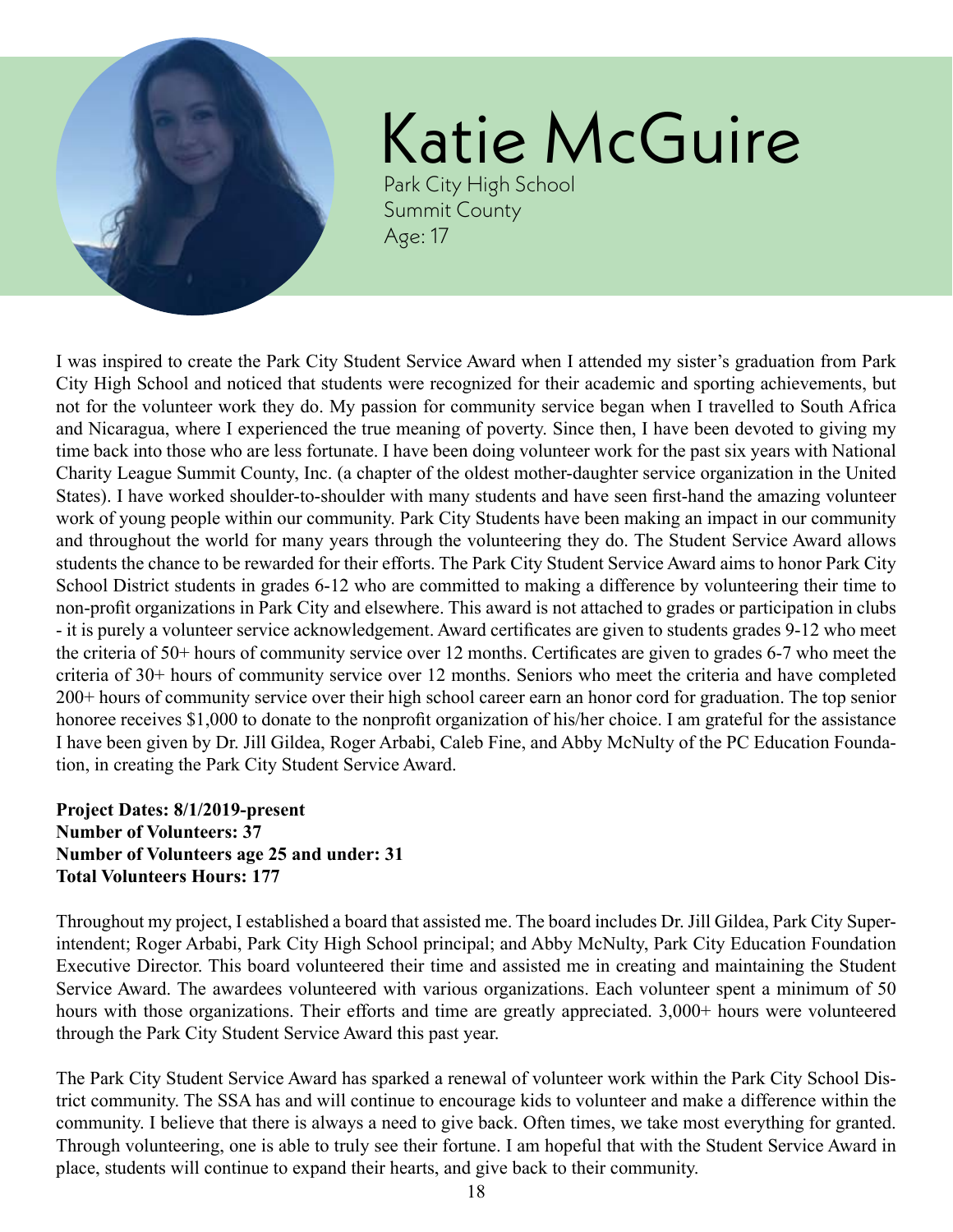The volunteer spirit is not for everyone, but for those who connect with it, it is life changing. The act of giving back is a beautiful thing. I believe that all awardees were able to see this during the time they dedicated to volunteering this past year. It has been an honor to support students in giving back to our community. I am pleased with the outcome of the award, and am excited to see it expand. My goal is that the impact on students will grow greater and greater in the years to come.

Every student that I spoke with was very grateful for the opportunity to be recognized for their volunteer work. One specific student (the winner of the 2020 Student Service Award), Caroline Powell, stated the following - "My mom was the one that pushed me to find a nonprofit to work for in the summer in the first place, because my older sister had done it and she had some cool experiences. After doing research I decided to work for Recycle Utah, because I've always loved the environment. And living in Park City you see how important the environment is to us." Caroline was able to learn about the processes of recycling and also helped the nonprofit throw fundraisers and events. Caroline also described that, "Working at Recycle Utah taught me to listen and open up to people. It also helped me recognize the times that I should step back and gauge what is important in my life. That will help me in future as I find a career that would adhere to my morals." The Park City Student Award was recognized in the Park Record, our local newspaper; KPCW, our local radio station; and throughout all district websites. The Park Record Article can be seen here: [https://www.parkrecord.com/entertainment/park-city-school-district-stu](https://www.parkrecord.com/entertainment/park-city-school-district-students-earn-the-inaugural-park-city-service-award/)[dents-earn-the-inaugural-park-city-service-award/](https://www.parkrecord.com/entertainment/park-city-school-district-students-earn-the-inaugural-park-city-service-award/)



#### **MAKING AN IMPACT**

Park City students have been making an impact in our community and throughout the world for many years through the volunteering they do. Now, for the first time, students will have the chance to be rewarded for their efforts with the Park City Student Service Award.

#### **STUDENTS GRADES 9-12**

The Park City Student Service Award aims to honor students in grades 9-12 who are committed to making a difference by volunteering their time to non-profit organizations in Park City or elsewhere. This award is not attached to grades or participation in a club - it is purely a volunteer service acknowledgement.

#### **AWARD CERTIFICATES**

Award certificates will be given to students (grades 9-12) who meet the criteria of 50+ hours of community service in the past 12 months.

#### **GRADUATING SENIOR RECOGNITION**

Seniors who meet the criteria and have completed 200+ hours of community service over the past four years will earn a service honor cord for graduation. The top senior honoree will receive \$1,000 to donate to the nonprofit organization of his/her choice.



#### **OUALIFICATIONS**

- · Service hours must have been done from April 15 2019 - April 15 2020
- . Service hours must be unpaid and must not earn school credit
- . Service hours related to political lobbying or campaign work do not qualify. Non-partisan voter registration is eligible.
- · Service hours for religious instruction or worship do not count.
- . Service hours must be for a non-profit organization that is U.S./Puerto Rico-based. Service outside the U.S. counts if the service is for a U.S./Puerto Rico-based organization.
- · Service hours spent traveling, sleeping, eating, attending meetings, team-building, etc., do not count.
- · Performing arts (drama/choir/band) time is considered extra-curricular and does not count.
- . Court-ordered community service does not count.
- . All applications must be complete and submitted on time
- · All service hours will be verified.

#### **APPLICATION DEADLINE: APRIL 15**

**CLICK HERE FOR APPLICATION** 

QUESTIONS: pelliot@pcschools.us